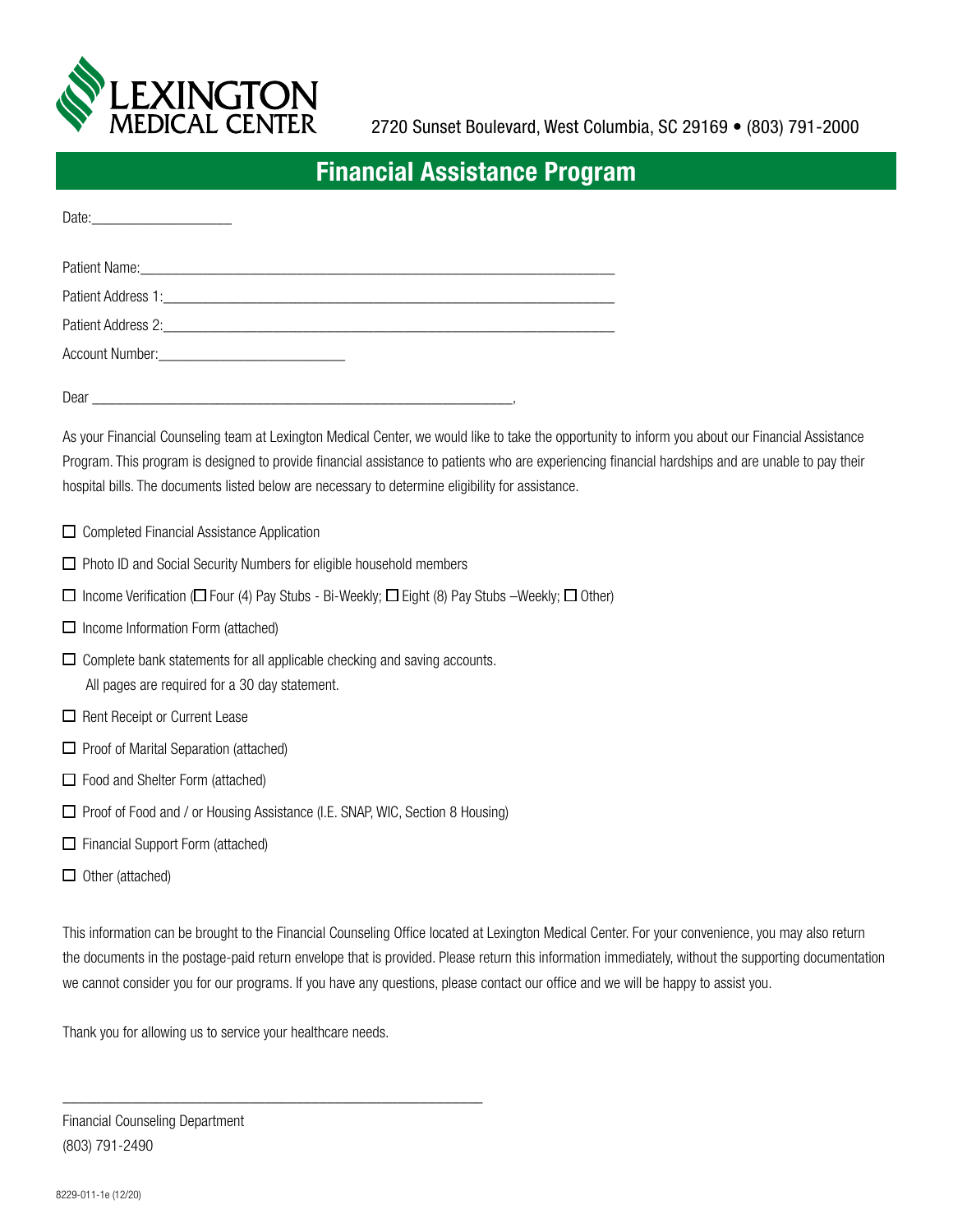

# **FINANCIAL ASSISTANCE PROGRAM**

| I. Applicant – Identifying Information                                                                  |                                                                                                                                 |
|---------------------------------------------------------------------------------------------------------|---------------------------------------------------------------------------------------------------------------------------------|
|                                                                                                         |                                                                                                                                 |
|                                                                                                         |                                                                                                                                 |
|                                                                                                         |                                                                                                                                 |
|                                                                                                         |                                                                                                                                 |
|                                                                                                         |                                                                                                                                 |
|                                                                                                         | What are your current living arrangements? $\Box$ Own $\Box$ Rent $\Box$ Homeless $\Box$ Housing provided by relative or friend |
| <b>II. Third Party Information</b>                                                                      |                                                                                                                                 |
|                                                                                                         |                                                                                                                                 |
|                                                                                                         |                                                                                                                                 |
| Date of Accident: $\sqrt{\phantom{a}}$ Section 2010 10 $\sqrt{a}$ Section pending? $\Box$ Yes $\Box$ No |                                                                                                                                 |
| 3. Do you receive or have you applied for Medicaid? $\Box$ Yes $\Box$ No                                |                                                                                                                                 |
|                                                                                                         |                                                                                                                                 |
|                                                                                                         |                                                                                                                                 |
| 4. Have you applied for insurance through the Healthcare Market Exchange? $\Box$ Yes $\Box$ No          |                                                                                                                                 |
|                                                                                                         |                                                                                                                                 |

#### **III. Household Members or Dependents**

| <b>Name</b> | <b>Social Security #</b> | Relationship | <b>Date of Birth</b> | <b>Marital Status</b> |
|-------------|--------------------------|--------------|----------------------|-----------------------|
|             |                          |              |                      |                       |
|             |                          |              |                      |                       |
|             |                          |              |                      |                       |
|             |                          |              |                      |                       |
|             |                          |              |                      |                       |
|             |                          |              |                      |                       |
|             |                          |              |                      |                       |
|             |                          |              |                      |                       |
|             |                          |              |                      |                       |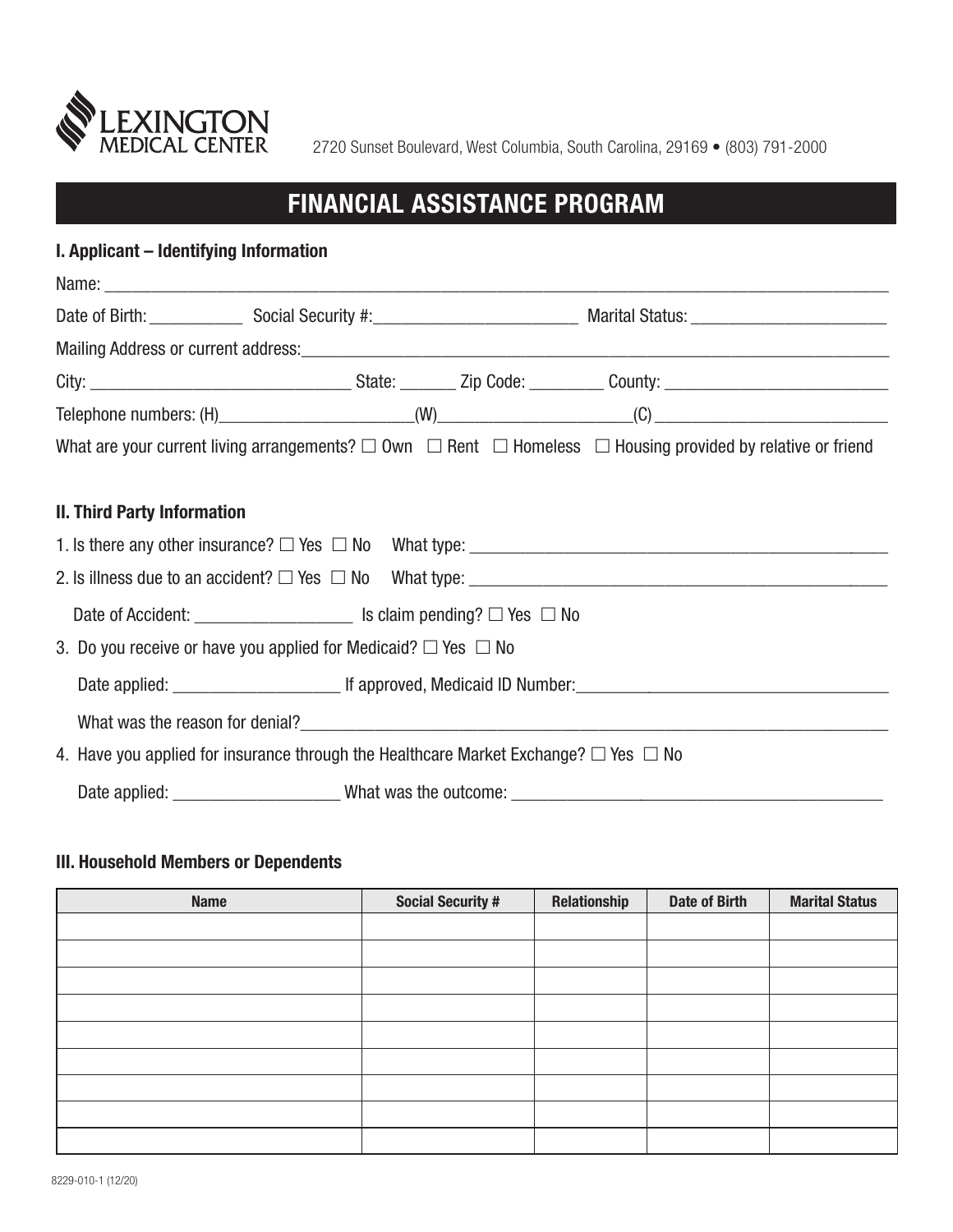#### **IV. Income**

1. List the amount of monthly income from all sources. (Income includes gross wages or salary, net receipts from selfemployment, regular public assistance payments such as AFDC or SSI, Social Security, Veteran's Benefits, pension or other retirement income, unemployment compensation, worker's compensation, child support or alimony, interest income, etc.)

| <b>Name of Household Member</b> | <b>Gross Income</b> | <b>Frequency</b> | <b>Name &amp; Address of Source</b> |
|---------------------------------|---------------------|------------------|-------------------------------------|
|                                 |                     |                  |                                     |
|                                 |                     |                  |                                     |
|                                 |                     |                  |                                     |
|                                 |                     |                  |                                     |
|                                 |                     |                  |                                     |

2. If no one is employed, how are you being supported? Please explain:

3. Have you or anyone in the household received a lump sum of money in the past 3 months (from tax refund, insurance settlement, etc)?  $\Box$  Yes  $\Box$  No

\_\_\_\_\_\_\_\_\_\_\_\_\_\_\_\_\_\_\_\_\_\_\_\_\_\_\_\_\_\_\_\_\_\_\_\_\_\_\_\_\_\_\_\_\_\_\_\_\_\_\_\_\_\_\_\_\_\_\_\_\_\_\_\_\_\_\_\_\_\_\_\_\_\_\_\_\_\_\_\_\_\_\_\_\_\_\_\_ \_\_\_\_\_\_\_\_\_\_\_\_\_\_\_\_\_\_\_\_\_\_\_\_\_\_\_\_\_\_\_\_\_\_\_\_\_\_\_\_\_\_\_\_\_\_\_\_\_\_\_\_\_\_\_\_\_\_\_\_\_\_\_\_\_\_\_\_\_\_\_\_\_\_\_\_\_\_\_\_\_\_\_\_\_\_\_\_

| If yes.<br>Whom.<br>. amount received:<br>rom- |
|------------------------------------------------|
|------------------------------------------------|

#### **V. Resources**

1. Do you or other household members own real property excluding your primary residence (second home, land, investment property, life estates, mobile homes, etc)?  $\Box$  Yes  $\Box$  No

If yes, give the following information:

| <b>Type</b> | Owner(s) (if jointly owned, list all owners) | <b>Location</b> | <b>Market Value</b> |
|-------------|----------------------------------------------|-----------------|---------------------|
|             |                                              |                 |                     |
|             |                                              |                 |                     |
|             |                                              |                 |                     |
|             |                                              |                 |                     |

2. Do you or other household members own taxable recreational property excluding your primary residence (Motorhome, motorcycles, or other kinds of vehicles)?  $\Box$  Yes  $\Box$  No

If yes, give the following information:

| <b>Type</b> | <b>Registered Owner(s)</b> | Year, Make & Model | <b>Market Value</b> |
|-------------|----------------------------|--------------------|---------------------|
|             |                            |                    |                     |
|             |                            |                    |                     |
|             |                            |                    |                     |
|             |                            |                    |                     |